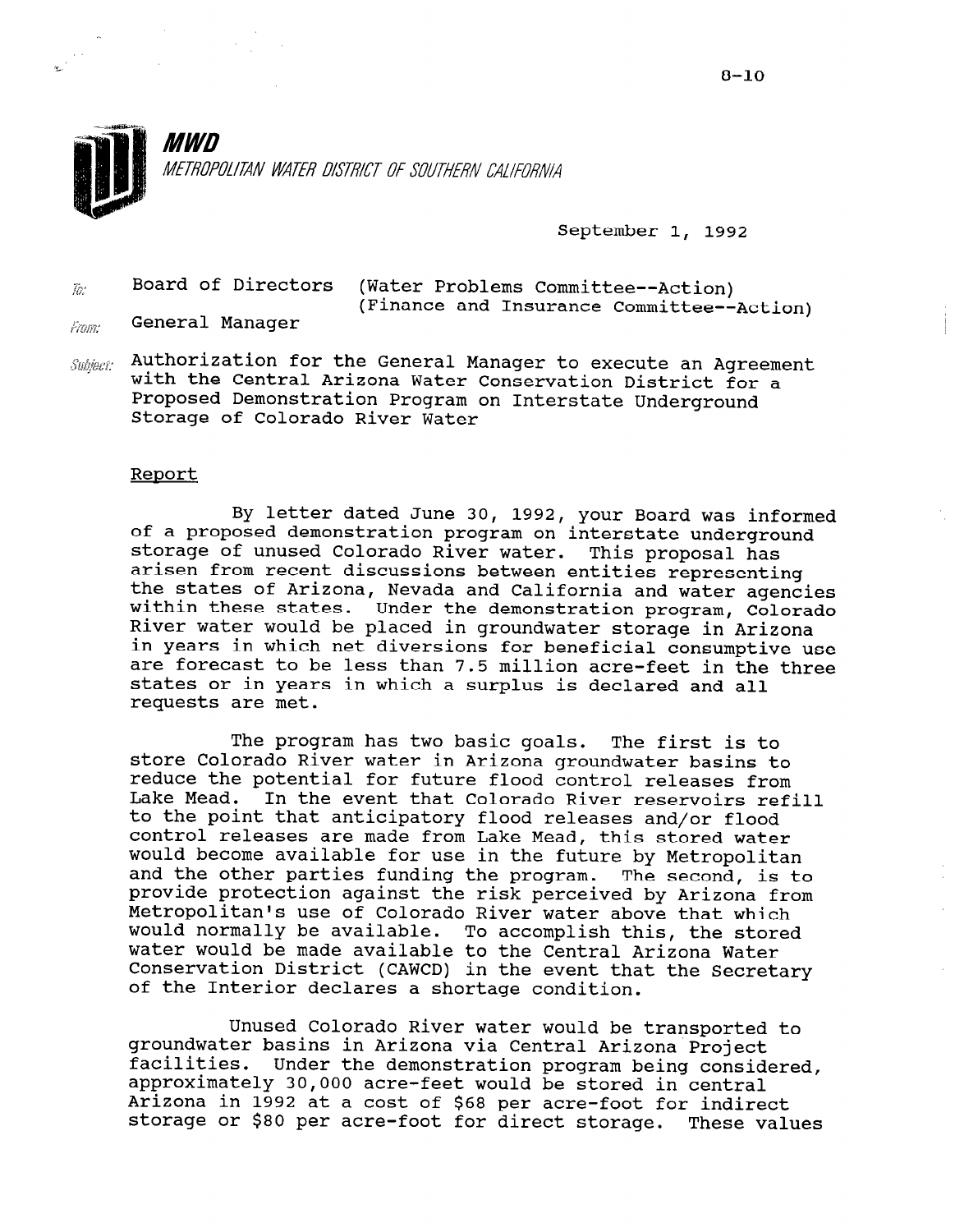# Board of Directors -2- September 1, 1992

reflect the costs of operation, maintenance and energy for delivery of water through the Central Arizona Project facilities. For direct storage, the cost of development of an underground storage and recovery project is also included. Storage in subsequent years, up to a maximum of 100,000 acrefeet, would be subject to the staffs of the two agencies agreeing on the quantity and cost of storage. If, in the future, Colorado River reservoirs refill and flood releases occur, the stored groundwater would be made available at a later date through water exchanges to Metropolitan and the other parties funding the program. It is anticipated that the recoverable amount of water would be established at approximately 90 percent of the stored water volume to provide consideration for the use of Arizona facilities utilized to store and recover the water. Recovery of the stored water could also occur if the Secretary declares a shortage. In this case, CAWCD would have the right to withdraw the stored groundwater to reduce the impact of the shortage on its customers.

A draft agreement between CAWCD and Metropolitan for the proposed demonstration program has been exchanged among the staffs of the interested parties embodying the concepts outlined above. Should the Southern Nevada Water Authority (SNWA) , Palo Verde Irrigation District, Imperial Irrigation District and/or Coachella Valley Water District desire to participate in the program, the Agreement would permi participate in the program, the ngreement would permit.<br>Their participation. Of the 100,000 acre-feet of storag contemplated, SNWA could be entitled to store 50,000 acrefeet and the three California agricultural entities 25,000 acre-feet collectively. Recovery of the demonstration program water through an exchange would require the approval of the U.S. Bureau of Reclamation (Reclamation). The approval of Reclamation and any other necessary parties would be obtained after execution of the agreement between Metropolitan and CAWCD. Once the agreement has been executed, Metropolitan and cance. Once the agreement has been executed, metropoly would forward funds to CAWCD for the storage of 30,000 acre-<br>feet of water in 1992. If the necessary approvals have not been of water in 1992. It the necessary approvars nave date, CAWCD would return the funds to Metropolitan with date, CAWCD would return the funds to Metropolitan with<br>interest at a rate to be negotiated and the water stored would be allocated to CAWCD. If SNWA and the California agricultural entities participate, Metropolitan would be agricultural entities participate, metropolitan would be<br>reimburged with interest, at a rate to be negotiated for teimbursed with interest, at a fate to be nego

During the 1999-93 fiscal  $\cdots$  it is estimated During the 1992-93 IISCal year, it is estimate that the initial 30,000 acre-feet for the program would be by indirect storage through exchange and would cost<br>approximately \$2 million. The demonstration program was